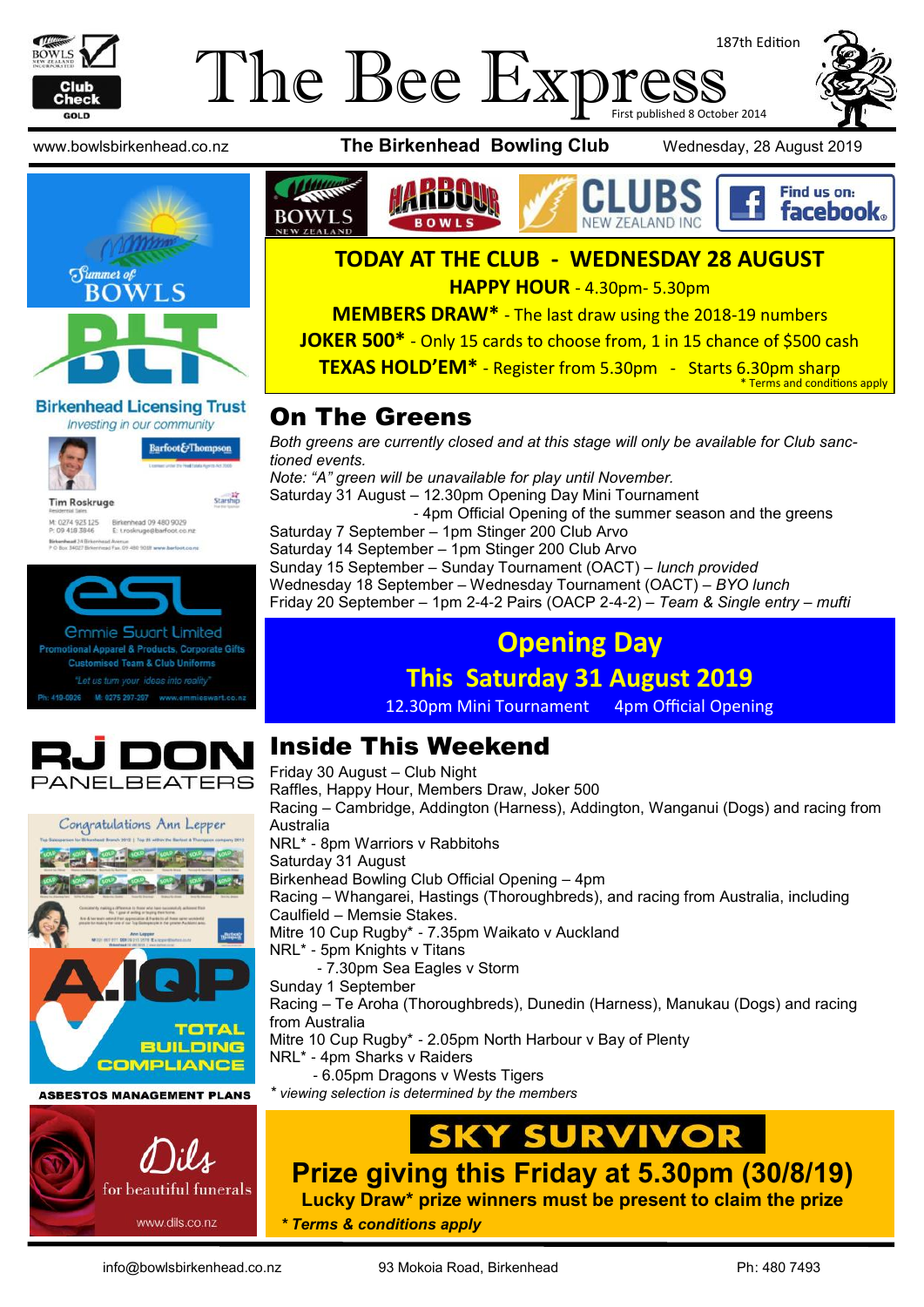



**Birkenhead Licensing Trust** Investing in our community



180 Mokoia Road, Birkenhead Open: Mon - Sun 7.00am - 10.00pm









**AKARANA PUBLISHING COMPANY** Sporting & General Publication

P: 0800 666 767 E: admin@akaranapublishing.co.nz



#### BIRKENHEAD

Recreation Drive PH: 418 2424 Proudly Supporting Bowls Birkenhead www.birkenheadrsa.com

### **Club Night - Every Friday**

**Raffles, Members Draw, Happy Hour, Joker 500 and more**

### Tonight! Texas Hold'em

The Birkenhead Bowling Club is hosting our inaugural Texas Hold'em Tournament tonight, Registration from 5.30pm, Tournament starts 6.30pm sharp.

Enter on the night, entry fee is \$5, buy-in is \$10 with rebuys \$15 up to three rounds. The size of the pool will determine the amount of places that will be paid, with a maximum prize pool of \$500. All funds raised will go towards upgrading Club equipment. Members, friends and guests are all most welcome to come along and to what promises to be one most entertaining night. Club dress code applies, No sunglasses or hoodies except while seated and playing at a poker table. Further information contact Joseph Korkis (021 263 5606) or Peter Nathan (021 068 0900)

### Opening Three Sleeps Away

This Saturday we open for the 2019-20 season

The day kicks off at 12.30pm with Opening Day Mini Tournament, Single Entry - Open to full members, entry is free, names in by 12.15pm.

4pm formal speeches, guest speaker, opening of the green, followed by a selection of finger foods for everyone's enjoyment.

Dress: Full Members: Club Uniform or bowling attire where appropriate. Partners and Social Members: smart casual.

### Handbooks Now Available

The new handbooks have arrived and are now available from the Club. Again thanks Akarana Publishing Company's Graham Lambert (Guppy) for great service and continued support.

### BNH Rep Teams Announced

*Reproduced from Bowls North Harbour Website.*

The selectors have named the following players to represent Bowls North Harbour in representative games against Waikato.

Pukekohe Stadium will be the venue for the inaugural Intercentre Challenge Cup match on Sunday, 1 September 2019, starting at 10.00 am.

Women: Christeen Dalzell, Selina Goddard, Wendy Jensen, **Ruth Lynch**, Elaine McClintock, Connie Mathieson, Lauren Mills, **Millie Nathan**, Lisa Parlane, Colleen Rice, Elizabeth Ring, Theresa Rogers, Robyne Walker

Men: - Don Ambrose, **Jim Heath**, Walter Howden, **Jack Huriwai**, Brent Malcolm, Sean Mulholland, Duane McDonald, **Daymon Pierson**, Brett O'Riley, Peter Sheehan, Raymond Skoglund, Greg Taylor, **Randall Watkins**

The teams feature a number of players who have joined the Premier Division Squad for the first time.

### BLT Trustees Elected Unopposed

#### *By Shane Prince*

I thought I would let you know that the Trustees of the BLT (Birkenhead Licensing Trust) will remain in office for a further term as they were unopposed.

The result is the four existing Trustees, Stuart Weir, Marilyn Nicholls, Paula Gillon and myself (Shane Prince) will serve another term and Marcus Reynolds joins us as a new Trustee. (Marcus is ex Lion Foundation)

The Trustees wish to express their appreciation to the Club members for their continued support and their patronage of The Good Home and Innfield Bar.

*The Club wishes to congratulate all the Trustees on being elected unopposed for another term and thank them for their continued support of the Club, it is very much appreciated by the members.*

**\$10,000 prize pool**



# **Monday 17 - 21 February 2020**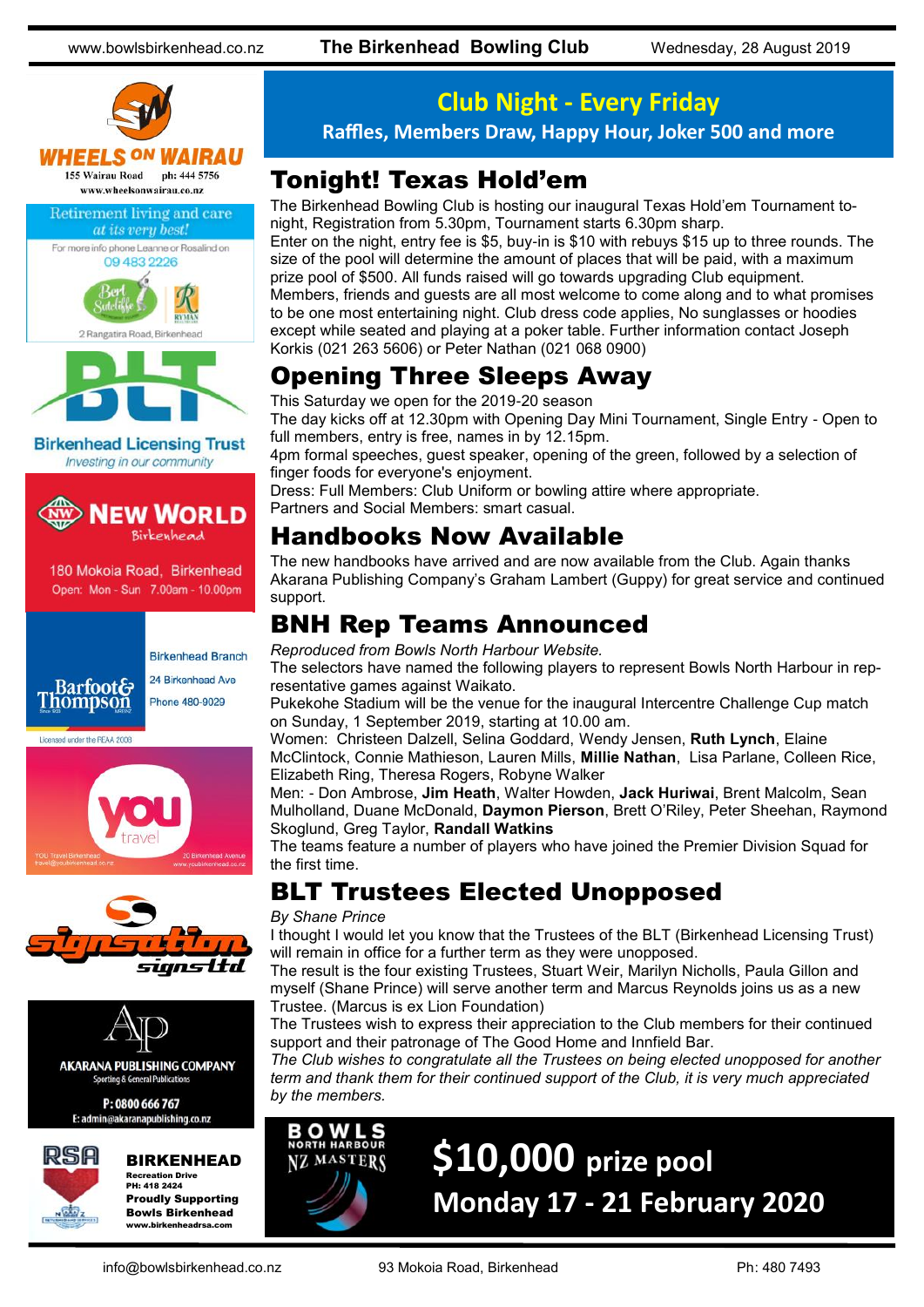

**Customised Team & Club Uniforms** 





Barfoot&Thompson

Starship

**Tim Roskruge** 

M: 0274 923 125 Birkenhead 09 480 9029<br>P: 09 418 3846 E: troskruge@barfoot.co.nz Birkenhead 24 Britannesd Avenue<br>P O Roy MD77 Roberthead Fox 09 ARD 9008 www.harfoot.co.ex



for beautiful funerals www.dils.co.nz HEELS <sup>ON</sup> WAIRAU 155 Wairau Road ph: 444 5756 www.wheelsonwairau.co.nz **Retirement living and care** at its very best!



www.bowlsbirkenhead.co.nz **The Birkenhead Bowling Club** Wednesday, 28 August 2019

#### **Sunday 15 September – Tournament (OACT)** *Lunch provided, Limited to 16 teams*

*Get a team together and enjoy a day on the green and a buffet lunch provided*

### **Wednesday 18 September – Tournament (OACT)**

*BYO lunch, Limited to 16 teams*

### New Cards

If you have paid your sub in full for the coming season by last Sunday (25 August) your new 2019-20 membership card will be available for collection on Friday. This includes life and honorary members and those that have joined as new members in recent months.

### From the Lions Den

BPL10 Update: Our friends at Club Mount Lewis in Sydney announced the following during the week: *"We are thrilled to announce our side for this year's BPL competition! Once again the side will be led by coach [Steve Glasson](https://www.facebook.com/profile.php?id=100005025345282&__tn__=K-R&eid=ARA53DJtOu1erEpoRI-i0MPpGCsyAGoAg2esz74D4D7cFfk3oyX6S5lTcIYW6p0QeuUbXbPYNPQHEsTG&fref=mentions&__xts__%5B0%5D=68.ARBmbfu4lRziQv9CjFOLhW_LoGrC5RzZj_5V5Qon-wgL9PQjBz635kFIkjWkn1oaSN7cdLFmffB) and we are incredibly excited to share the news that [Aron Sherriff](https://www.facebook.com/aron.sherriff.3?__tn__=K-R&eid=ARBnfo_9-LSexv--yFqdVbTYTyqi1_pdAEVH14AV3VBo88Avwwyfu2l4wieGZae1fCNm4yzdiWLHhMJN&fref=mentions&__xts__%5B0%5D=68.ARBmbfu4lRziQv9CjFOLhW_LoGrC5RzZj_5V5Qon-wgL9PQjBz635kFIkjWkn1oaSN7cdLFmffBSq3IXLYBZmz65Lp) will make a return to the Lions side! We are thrilled to have Aron back and he will team up with [Karen Murphy](https://www.facebook.com/karen.murphy.98499123?__tn__=K-R&eid=ARBxDFz-lOK19CfqQ-whn1XIJo9-7aZnLpX1Xk3QaJQCC3cKgT2IFUUjlRq_6-qjF3TVDQQAa_Swp9gE&fref=mentions&__xts__%5B0%5D=68.ARBmbfu4lRziQv9CjFOLhW_LoGrC5RzZj_5V5Qon-wgL9PQjBz635kFIkjWkn1oaSN7cdLFmffBSq3IXLYBZ) & [Ben Twist](https://www.facebook.com/ben.twist.35?__tn__=K-R&eid=ARD7c6JolzowvCp7jfHKlGMVlrDHyt8YSvUOy4OfAKRb_9bc17woDSyVepOSDfv4In5M_VsXlg_WrHyx&fref=mentions&__xts__%5B0%5D=68.ARBmbfu4lRziQv9CjFOLhW_LoGrC5RzZj_5V5Qon-wgL9PQjBz635kFIkjWkn1oaSN7cdLFmffBSq3IXLYBZmz65LpVtx) in a bid to win the Lions 4th BPL title!*

*The dates for BPL 10 are the 12th-15th November 2019 at Club Pine Rivers, Brisbane."* Bowls New Zealand are not fielding a team for BPL10.

### Sky Survivor #2 Wrap Up

Out of twenty one entrants Sky Survivor #2 proved to be a minefield the first week with sixteen not surviving the first round, predominately due to the Sharks going down to the Bulldogs. The following week three missed the cut and two survivors were left, Colin Barrow and Ken Woollams. The third and fourth rounds could not separate them, although Woollams only scraped through round four with Rabbitohs dying minutes drop goal over Sea Eagles. Round four and with Roosters and Manly picked both winning so onto round six. Both pick the Dragons in round six, a case of both out and share the prize or onto another week. An easy win by the Dragons saw the two guys survive for another round. Round seven and the choice of teams to pick from was dwindling, Woollams took the Eels and Barrow going with Sharks and both teams coming away with a win. Round eight and it was the reverse of the picks from the previous week with Barrow now backing the Eels and Woollams on the Sharks. Barrow was gone Thursday evening with the Eels going down to the Bulldogs. Woollams could win outright if the Sharks could get up over the Warriors Saturday and that is exactly what they did.

Congratulations Ken Woollams on out lasting the field and surviving eight weeks and for his efforts will be collecting \$336 on Friday evening. The two lucky draws of \$42 each will be drawn at 5.3pm this Friday, you must be present to claim a lucky draw prize.

### On the Hunt for Over 60's Trans-Tasman Team

*(Reproduced from Bowls New Zealand's website August 20, 2019)*

Five men and five women will compete for gold in the New Zealand Over 60's Team at the Trans-Tasman Test Series alongside our recently selected Blackjacks' and Development Teams. All the athletes in the three teams will play side by side from the 25th to the 27th of November, 2019 at Helensvale, Musgrave Hills and Broadbeach Bowling Clubs on the Gold Coast of Australia.

After announcing the High-Performance and Development Teams, the Bowls New Zealand selectors are now taking expressions of interest for a New Zealand Over 60's team. Ten athletes will be selected alongside a team manager/coach. All costs are to be covered by the applicant (user pays) with Bowls New Zealand supplying the playing kit for each athlete and team manager/coach. Expressions of Interest close on the 10th of September with selectors making the team announcement after the 12th of September. You must be a member of an affiliated Bowling Club in New Zealand to apply. Simply fill in the form on Bowls New Zealand's website. The team will assemble on the Gold Coast on Friday the 22nd of November, practice days on the 23rd and 24th of November, 2019, Test Matches commencing on Monday 25<sup>th</sup> November.

### **Stinger 200 Club Arvo** 1pm Saturday 7 September